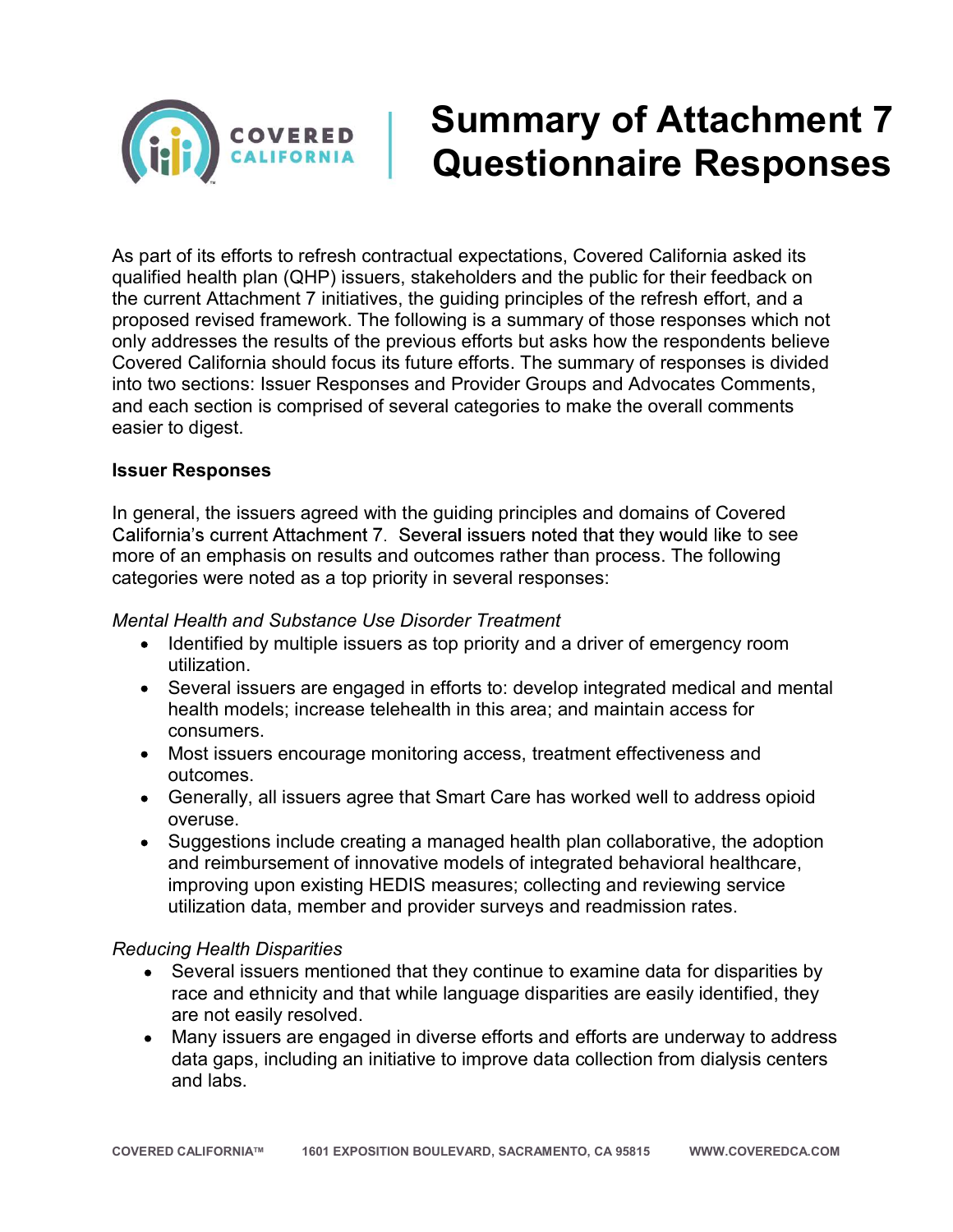- Discussion of the value of consistency and alignment across issuers for particular communities or geographies, especially where there are shared priorities, while also recognizing the need for flexibility.
- Multiple issuers are engaged in social determinants of health efforts to varying degrees.
- Suggestions include Covered California's potential role such as facilitating a workgroup with consumer advocates, capturing the preferred mode of communication and consent at enrollment and focusing on understanding behavior change and mechanisms that can successfully reduce disparities rather than only report outcomes.

## Preventive Services

- Issuers generally agreed on the importance and challenges surrounding preventive services.
- Nearly all issuers agree on the importance of addressing obesity and tobacco use and noted that the variation in rates across plans lends itself to flexibility in approach and allocation of resources.
- Current plan practices include individual health coaches, quit lines, cessation benefits, exercise classes, healthy eating education and screening during visits.
- Issuers suggested that the CDC-defined Diabetes Prevention Program curriculum could be updated and more holistic and that issuers analyze utilization patterns and identify which segments of the population are at risk for avoiding preventive services

## Pharmacy Management

- Issuers generally agreed on the savings potential of generic drugs and the opportunity for savings among specialty medications.
- There was a diversity in responses regarding tactics like additional tiering.
- Most issuers are opposed to standard formulary development or coordinated procurement strategies.
- Suggestions include utilizing cost-effective formulary products or charging a copay when a brand-name drug is used even though a generic drug is available.
- Four issuers have implemented point of care decision support to assist clinicians in working with patients to improve value-based prescribing.

## Networks Based on Value

- Nearly all issuers agree conceptually with the importance of value-based networks.
- Most believe that the California Maternal Quality Care Collaborative (CMQCC) and Partnership for Patients engagement has been effective to promote improved hospital performance.
- Several issuers mentioned that the Integrated Healthcare Association (IHA) Atlas is useful to track medical group performance and would be helpful in evaluating existing networks and in new contracting efforts.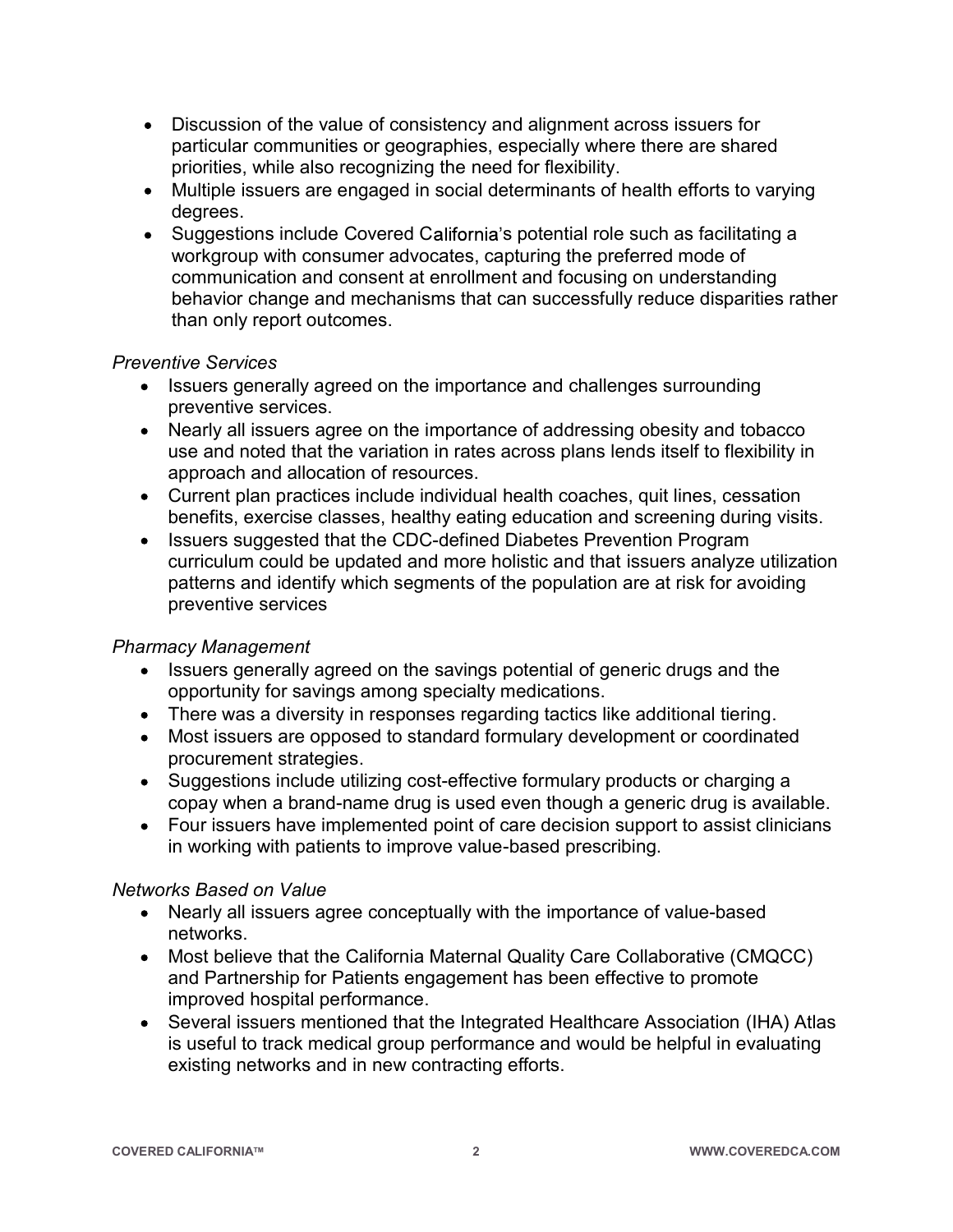One issuer emphasized the ongoing disparity in prices between northern and southern regions and suggested it will take coordinated efforts to address the situation.

## Primary Care

- Most issuers are looking at ways to support providers and to increase primary care access.
- Most view primary care promotion positively, but without a consensus on which requirements have been the most effective
- Agreement among most issuers that the patient-centered medical home recognition programs are not compelling and support Covered California in potentially no longer promoting them.
- Several issuers suggested flexibility in meeting primary care contract requirements, focusing on specific HEDIS measures and targeted incentives.

## Integrated Healthcare Models and Accountable Care Organizations

- Several issuers support integrated health care models and accountable care organizations but suggest Covered California should be flexible in supporting integration and coordination through arrangements that do not meet the precise IHM or ACO definitions.
- There is not a consensus among issuers over which measure set is most effective. Some agree with continuing the IHA ACO HEDIS measures, while others think that narrowing down a common set of measures that may be smaller but more accurate, would be more valuable. Additionally, there were suggestions to permit flexibility for HMO issuers to use the IHA Align. Measure. Perform (AMP) HMO measure set rather than the IHA AMP ACO measure set.

## Alternate Sites

 Most issuers are engaged in promoting telehealth, urgent care and retail clinics and agree on need to educate members more about these approaches.

## Consumer and Patient Engagement

- Issuers are conducting a large amount of work in this domain, with diverse approaches and methods.
- Issuers would like to increase awareness of these tools through new member onboarding, making tools more user friendly and increasing promotion.
- Several issuers raised concerns regarding reference pricing in standard benefit design for some procedures, fearing it would create confusion.
- Most issuers are generally opposed to Covered California standardizing requirements for tools or allocation of resources to these efforts.

## Alignment

 General agreement with alignment across purchasers, recommendation to use HEDIS measures to address differences in populations by lines of business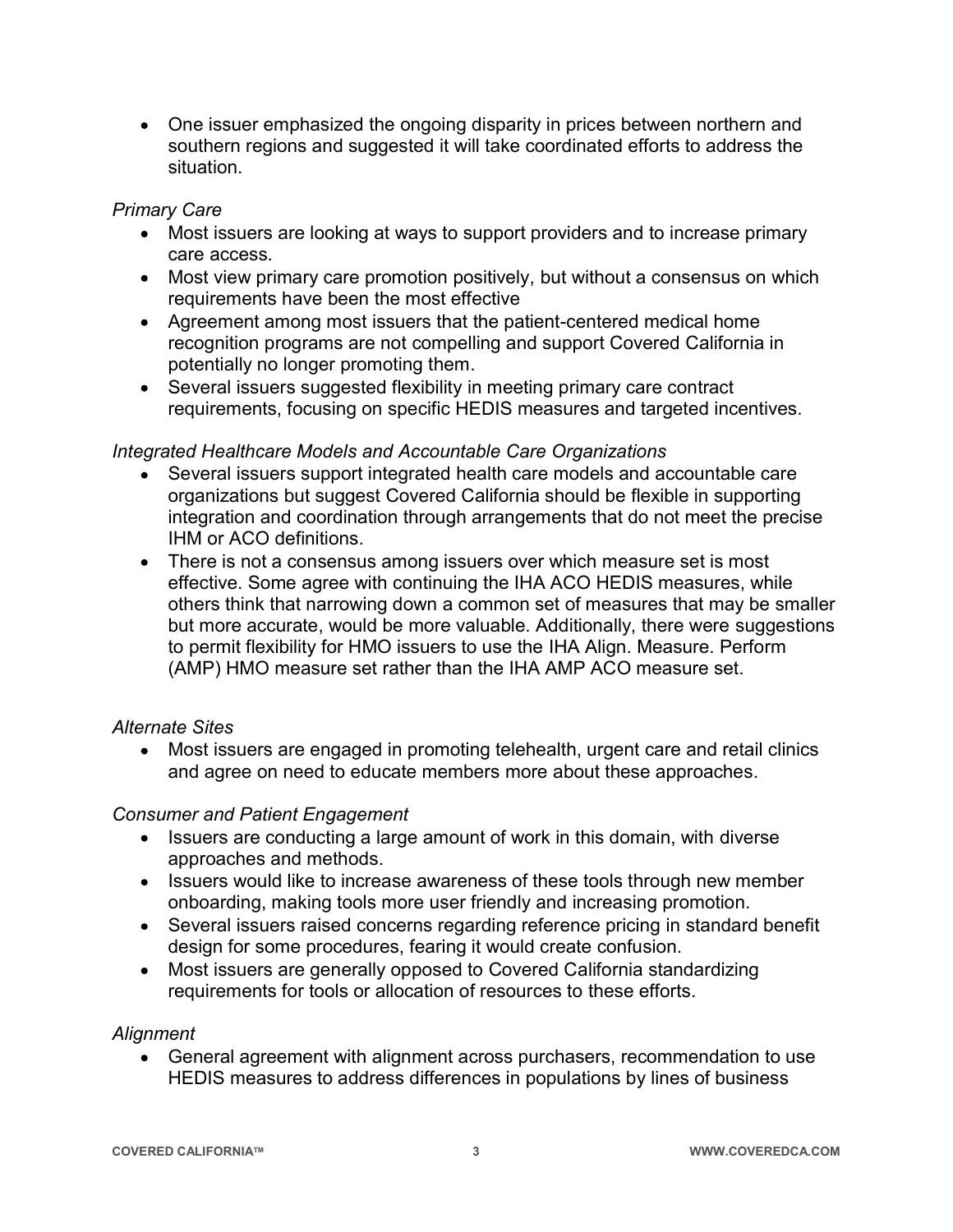- Issuers express support for the all-payer claims database, though also note that it will be a significant effort to launch and needs to accurately account for heavy managed care presence in California.
- Issuers stressed the need for large purchasers and policy makers to push issuers and providers to participate in statewide health information exchanges with interoperability and agreement around use of incentives to support increased data integration.

# Provider Groups and Advocates Comments

In general, stakeholders agreed with the guiding principles and domains of Covered California's current Attachment 7. The following themes were mentioned several times in responses:

#### General Themes

- Several groups stressed the importance of: integrating behavioral, mental and physical care in all health plan network design, using payment to incentivize integrated care; and noted the need to address culturally competent care in the contract.
- Some provider groups fear that addressing the domains as individual projects could lead to a fragmentation of care and stressed the importance of continued care coordination utilizing technology and reducing administrative costs.
- Some commenters believe that having a core set of quality measures, targets, indicators and similar data reporting could reduce administrative burden.
- Payment and data exchange are important key drivers

## Health Disparities

- Commenters had broad support for Covered California's goal of narrowing health disparities and pointed to integration of behavioral and physical health as a resounding theme.
- Advocates recommend increasing requirements to capture member selfidentification of additional sociodemographic factors.

## Preventive Services

- There is broad support for the promotion of preventive care and services.
- Additionally, consumer advocates support additional requirements for community needs assessments and community health improvement plans.

#### Networks Based on Value

- There is broad support for telehealth, however commenters shared their concerns regarding retail clinics, stating that they create less coordination of care.
- Stakeholders want Covered California to take a broader approach to provider integration. One mentioned the inclusion of Essential Community Providers (ECP) hospitals, another suggested that hospitals provide physicians with